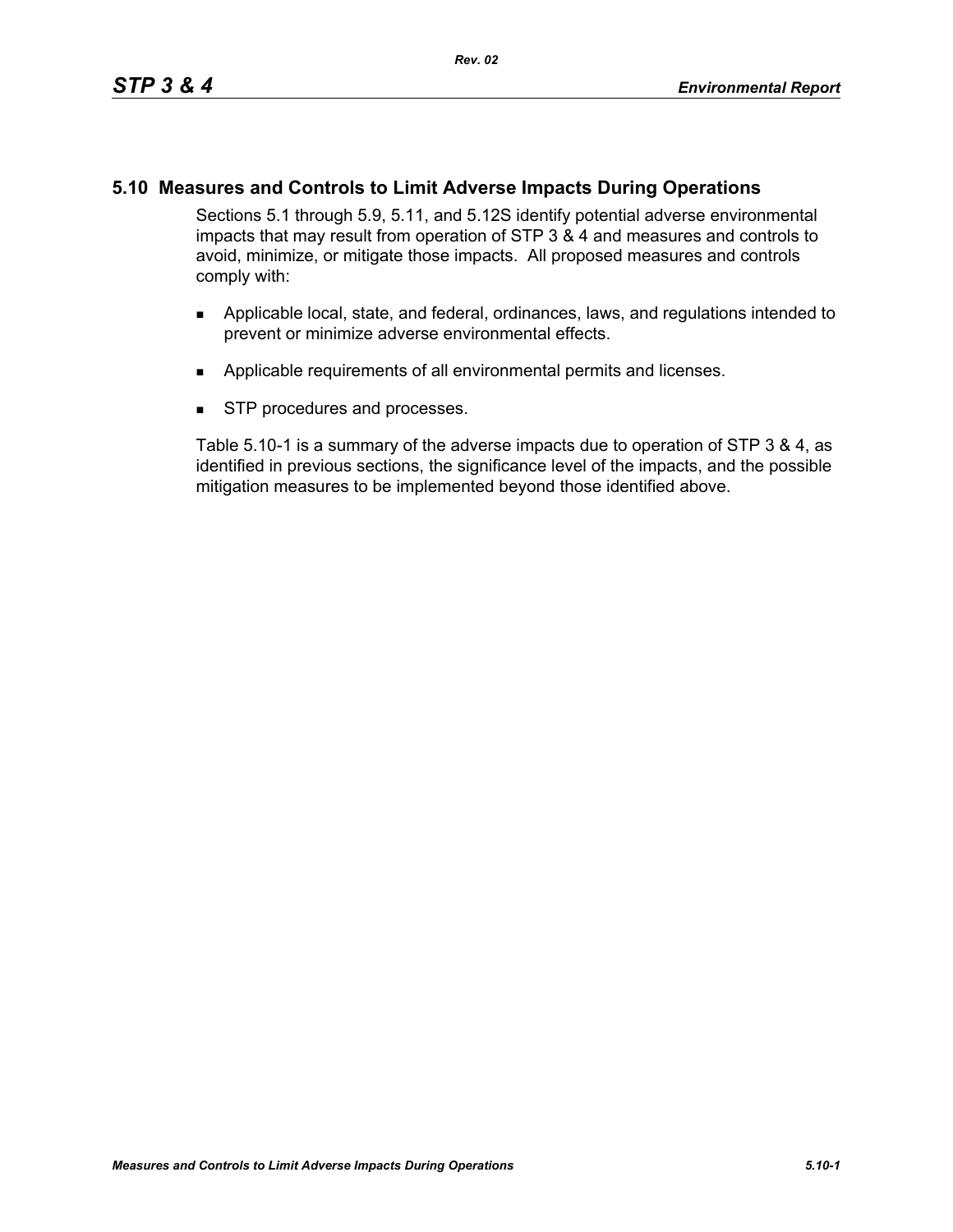| Impact                                                                      | <b>Description of Potential Impact</b>                                                                                                                                                                                        | <b>Potential</b><br>Impact<br>Significance<br>[1] | <b>Planned Control Program</b>                                                                                                                                                                                                                                                                                                                                                                                                                                                                                                                                                          |
|-----------------------------------------------------------------------------|-------------------------------------------------------------------------------------------------------------------------------------------------------------------------------------------------------------------------------|---------------------------------------------------|-----------------------------------------------------------------------------------------------------------------------------------------------------------------------------------------------------------------------------------------------------------------------------------------------------------------------------------------------------------------------------------------------------------------------------------------------------------------------------------------------------------------------------------------------------------------------------------------|
| 5.1 Land-Use Impacts                                                        |                                                                                                                                                                                                                               |                                                   |                                                                                                                                                                                                                                                                                                                                                                                                                                                                                                                                                                                         |
| 5.1.1 The Site<br>and Vicinity                                              | Approximately 90 acres of land will be<br>permanently dedicated to the plant until<br>decommissioning. [2]                                                                                                                    | S                                                 | There are no practical measures of mitigation for this impact.                                                                                                                                                                                                                                                                                                                                                                                                                                                                                                                          |
|                                                                             | Salt deposition affects to vegetation potentially<br>impacting land use in the surrounding area.                                                                                                                              | S                                                 | Salt deposition in the immediate vicinity of the cooling tower, out<br>to 660 feet from the centerline of the cooling towers, is predicted<br>to have a maximum of 34420 pounds per acre per month during<br>the SpringSummer season. Salt deposition in all areas greater<br>than 6601300 feet from the centerline of both the cooling towers<br>will be below 8.9 pounds per acre per month, which is the<br>NUREG-1555 threshold for leaf damage. Cooling tower and heat<br>dissipation system will be monitored for operate under rules and<br>regulations governing these systems. |
|                                                                             | Offsite land use impacts attributed to operations<br>workforce population growth. Increase in<br>development for commercial and residential<br>purposes. [2]                                                                  | $S-M$                                             | Maintain communication with local and regional government to<br>disseminate project information so they have the opportunity to<br>plan accordingly.                                                                                                                                                                                                                                                                                                                                                                                                                                    |
|                                                                             | Operation of new units would result in an<br>increase in the total volume of solid waste<br>generated at the STP site. [2]                                                                                                    | S                                                 | All federal, Texas, and local requirements and standards would<br>be met regarding handling, transportation, and offsite land<br>disposal of the solid waste at licensed facilities. STPNOC has<br>recycling and waste minimization programs currently in place.                                                                                                                                                                                                                                                                                                                        |
| 5.1.2<br><b>Transmission</b><br><b>Corridors and</b><br><b>Offsite Area</b> | Impacts to offsite land from disposal of<br>radiological (low and high level) and non-<br>radiological wastes that would be generated at<br>STP 3 & 4. The wastes would be disposed of in<br>offsite disposal facilities. [2] | S                                                 | Disposal area(s) for non-radiological and low level radiological<br>waste would be a permitted waste disposal facility with a land use<br>designated for such activities. For high level wastes. Disposal<br>area would be operated under appropriate regulations and<br>guidelines until such time an NRC-licensed high-level waste<br>disposal facility is constructed. At that time, the storage area<br>could be restored for other uses.                                                                                                                                           |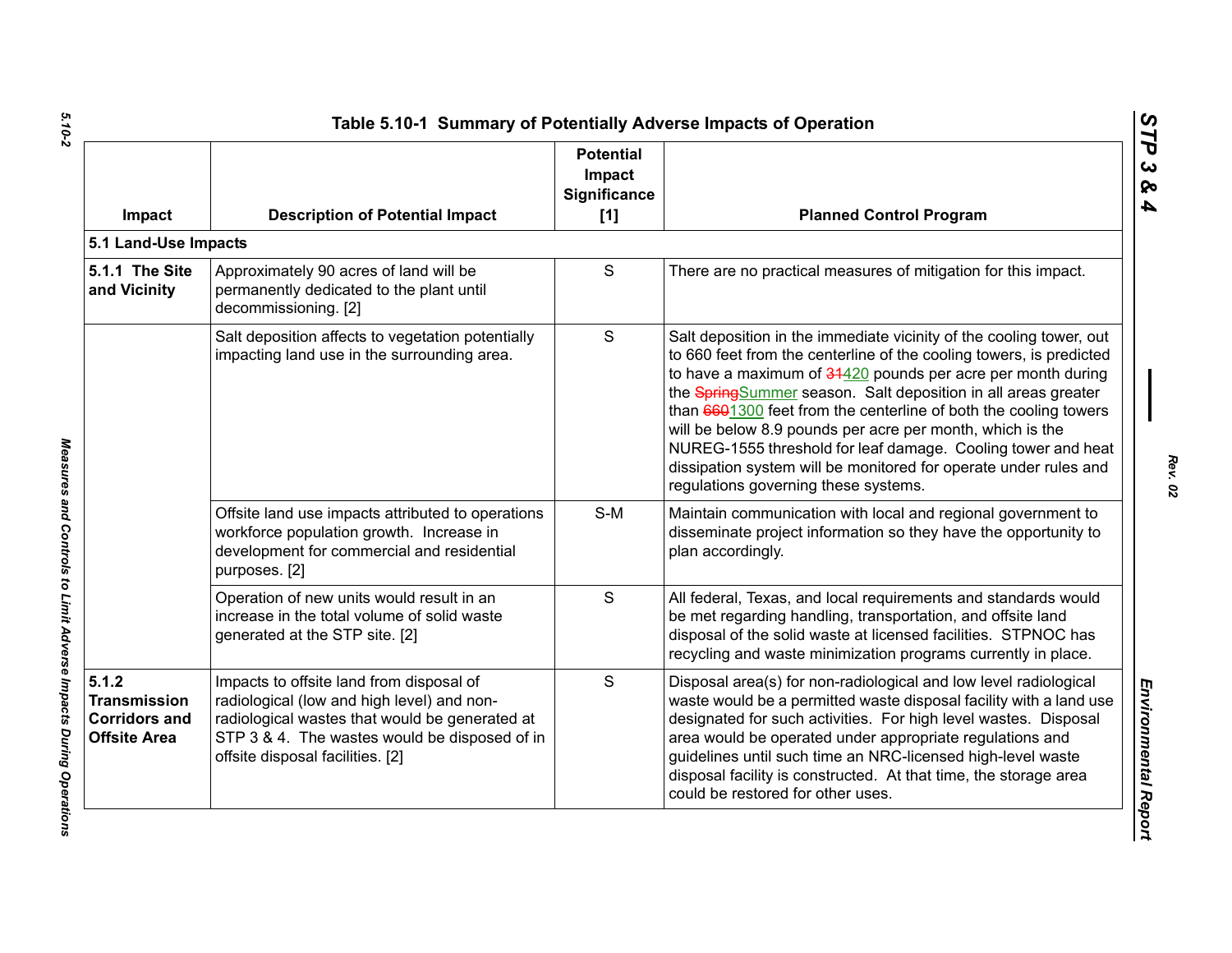| Impact                                                                               | <b>Description of Potential Impact</b>                                                                                                                                                                                                                                                                                                                                                                                                                       | <b>Potential</b><br>Impact<br><b>Significance</b><br>[1] | <b>Planned Control Program</b>                                                                                                                                                                                                                                                                                                                                                                                                                                                                                                                         |
|--------------------------------------------------------------------------------------|--------------------------------------------------------------------------------------------------------------------------------------------------------------------------------------------------------------------------------------------------------------------------------------------------------------------------------------------------------------------------------------------------------------------------------------------------------------|----------------------------------------------------------|--------------------------------------------------------------------------------------------------------------------------------------------------------------------------------------------------------------------------------------------------------------------------------------------------------------------------------------------------------------------------------------------------------------------------------------------------------------------------------------------------------------------------------------------------------|
| 5.1.3 Historic<br><b>Properties</b>                                                  | Potential impacts to historic resources due to<br>operation of project.                                                                                                                                                                                                                                                                                                                                                                                      | <b>NA</b>                                                | Texas Historical Commission concurs that ongoing operations<br>and maintenance activities of STP 1 & 2 would have no effect on<br>historic properties. Since no additional corridors are required for<br>STP 3 & 4, there should also be no effect on historic properties.                                                                                                                                                                                                                                                                             |
| 5.2 Water-Related Impacts                                                            |                                                                                                                                                                                                                                                                                                                                                                                                                                                              |                                                          |                                                                                                                                                                                                                                                                                                                                                                                                                                                                                                                                                        |
| 5.2.1<br>Hydrologic<br><b>Alterations and</b><br><b>Plant Water</b><br><b>Supply</b> | Potential hydrologic impacts from the withdrawal<br>from the Chicot Aquifer. Makeup water for the<br>ultimate heat sink (mechanical draft cooling<br>towers) would be pumped from five existing and<br>proposed groundwater wells. [2]                                                                                                                                                                                                                       | $\mathsf S$                                              | STPNOC will apply to Coastal Plains Groundwater Conservation<br>District for an increase in the site's current groundwater permit<br>from 3000 acre-feet per year to 3500 acre-feet per year up to the<br>current permitted limit with the remainder of the water<br>requirements met by water from the Main Cooling Reservoir<br>$(MCR)$ .<br>Withdrawal groundwater from the deep confined Chicot aquifer,<br>limiting impacts to those local wells in the deep aquifer.<br>Conduct groundwater monitoring as required by groundwater use<br>permit. |
| 5.2.2 Water-Use<br><b>Impacts</b>                                                    | Potential hydrologic impacts to the Colorado<br>River from pumping of water to the MCR. Water<br>would be withdrawn from the Colorado River and<br>added to the MCR to replace water lost to<br>evaporation, seepage, blowdown from the MCR,<br>and as needed as the result of maximum<br>operating conditions at the rate of 42,604 gpm<br>during normal operations and 44,779 gpm during<br>maximum operations, as contained in the current<br>permit. [2] | S                                                        | No mitigation would be required.                                                                                                                                                                                                                                                                                                                                                                                                                                                                                                                       |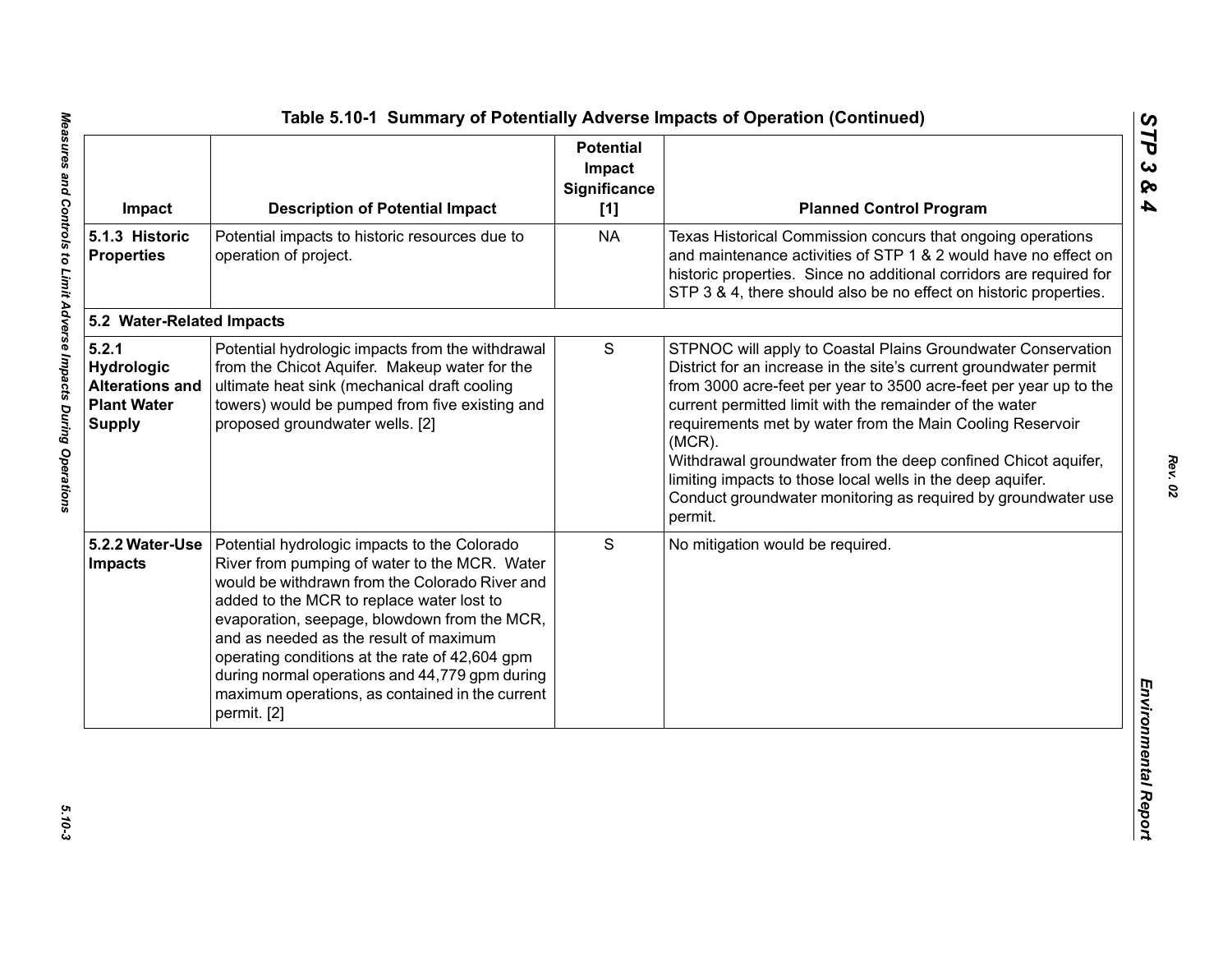|                           | Impact                                     | <b>Description of Potential Impact</b>                                                                                                                                                                                                                                                                                                                                                                    | <b>Potential</b><br>Impact<br><b>Significance</b><br>[1] | <b>Planned Control Program</b>                                                                                                                                                                                                                                                                                                                                                                                                                                                                                                                                         |  |  |  |
|---------------------------|--------------------------------------------|-----------------------------------------------------------------------------------------------------------------------------------------------------------------------------------------------------------------------------------------------------------------------------------------------------------------------------------------------------------------------------------------------------------|----------------------------------------------------------|------------------------------------------------------------------------------------------------------------------------------------------------------------------------------------------------------------------------------------------------------------------------------------------------------------------------------------------------------------------------------------------------------------------------------------------------------------------------------------------------------------------------------------------------------------------------|--|--|--|
|                           | 5.2.3 Water<br><b>Quality Impacts</b>      | Potential water quality impacts to the Colorado<br>River from discharges from the MCR, which<br>would receive and dilute all STP 3 & 4 water and<br>wastewater discharges. Discharges to the<br>Colorado River are anticipated to be needed<br>when water quality deteriorates in the MCR.<br>Discharge limits would be established by the<br><b>Texas Commission on Environmental Quality</b><br>(TCEQ). | $S-M$                                                    | Obtain Texas Pollution Discharge Elimination System (TPDES)<br>permit and comply with its discharge limits and monitoring<br>requirements.                                                                                                                                                                                                                                                                                                                                                                                                                             |  |  |  |
| 5.3 Cooling System Impact |                                            |                                                                                                                                                                                                                                                                                                                                                                                                           |                                                          |                                                                                                                                                                                                                                                                                                                                                                                                                                                                                                                                                                        |  |  |  |
|                           | 5.3.1 Intake<br><b>System</b>              | Entrainment, impingement and entrapment of<br>aquatic organisms at the power plant water<br>intake structure. [2]                                                                                                                                                                                                                                                                                         | ${\mathsf S}$                                            | Intake structure is designed with the "Best Available Technology."<br>The MCR is a closed cycle cooling system that minimizes<br>withdrawal of river water. Impingement, entrainment and<br>entrapment were minimized by other design features: (1) the<br>intake was oriented in such a way as to reduce attractant flows,<br>(2) the approach velocity at the traveling screens was designed to<br>be 0.5 fps or less, and (3) the RMPF was equipped with a fish<br>"handling and bypass" system. This is a pre-existing system, so<br>no mitigation is anticipated. |  |  |  |
|                           | 5.3.2<br><b>Discharge</b><br><b>System</b> | The addition of STP 3 & 4 is expected to<br>increase the frequency of blowdown from the<br>MCR to the Colorado River. [2]                                                                                                                                                                                                                                                                                 | S                                                        | Obtain TPDES permit and comply with its discharge limits and<br>monitoring requirements. The MCR would be operated such that<br>discharges would not be made when the river flow is less than<br>800 cubic feet per second (cfs) and the volume would not exceed<br>12.5% of river flow, allowing a dilution of the already diluted STP<br>3 & 4 cooling system effluent of at least 8.<br>Also, per state water quality standards the discharges would be<br>95°F or less.                                                                                            |  |  |  |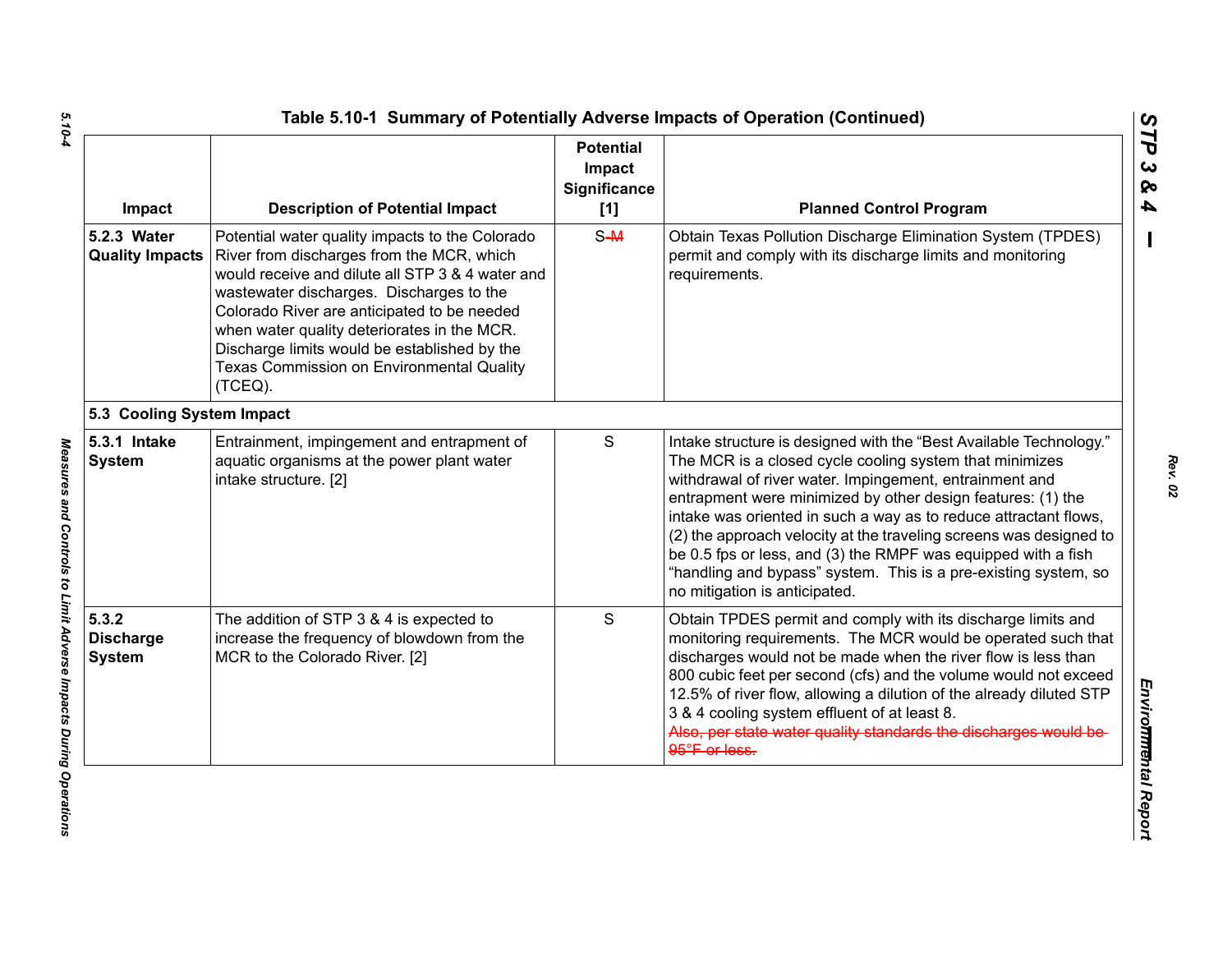| Impact                                                            | <b>Description of Potential Impact</b>                                                                                                                                                                                                                                                             | <b>Potential</b><br>Impact<br>Significance<br>[1] | <b>Planned Control Program</b>                                                                                                                                                                                                                                                                                                                                                                                   |
|-------------------------------------------------------------------|----------------------------------------------------------------------------------------------------------------------------------------------------------------------------------------------------------------------------------------------------------------------------------------------------|---------------------------------------------------|------------------------------------------------------------------------------------------------------------------------------------------------------------------------------------------------------------------------------------------------------------------------------------------------------------------------------------------------------------------------------------------------------------------|
|                                                                   | Non-radioactive wastewater discharges will<br>increase as a result of the operation of the new<br>units' operation, such as additional cooling water<br>system blowdown, permitted wastewater from<br>the new units' auxiliary system, and storm water<br>runoff from new impervious surfaces. [2] | S                                                 | Discharges would be in accordance with applicable TCEQ water<br>quality standards. STPNOC will revise the existing Storm Water<br>Pollution Prevention Plan (SWPPP). The impacts due to the new<br>impervious surfaces will be negligible due to Best Management<br>Practices.                                                                                                                                   |
|                                                                   | Impacts to the Colorado River riverbed due to<br>discharge from the MCR.                                                                                                                                                                                                                           | $\mathbf S$                                       | Discharges would be diffused to limit scouring to immediate area<br>of the discharge point.                                                                                                                                                                                                                                                                                                                      |
| 5.3.3 Heat-Discharge System                                       |                                                                                                                                                                                                                                                                                                    |                                                   |                                                                                                                                                                                                                                                                                                                                                                                                                  |
| 5.3.3.1 Heat<br><b>Dissipation to</b><br>the<br><b>Atmosphere</b> | Potential visual impacts from cooling tower<br>plumes.                                                                                                                                                                                                                                             | S                                                 | Operation of the STP 3 & 4 cooling towers would result in plumes<br>that would occur in each direction of the compass and would be<br>spread over a wide area, reducing the time that the plume would<br>be visible from any particular location. The average plume<br>lengths would be short and would not be long enough to reach<br>the site boundary in most directions. No mitigation would be<br>required. |
|                                                                   | Potential impacts to agriculture and vegetation in<br>the area due to atmospheric effects from<br>operations of the STP 3 & 4 cooling towers.                                                                                                                                                      | S                                                 | Operation of the cooling towers could lead to minor shadowing,<br>very small increase in precipitation, increases in ground-level<br>humidity in the immediate vicinity, and salt deposition that is a<br>fraction of the level needed to have visible effects on vegetation<br>outside the site boundaries (greater than 6601300-feet). No<br>mitigation would be required.                                     |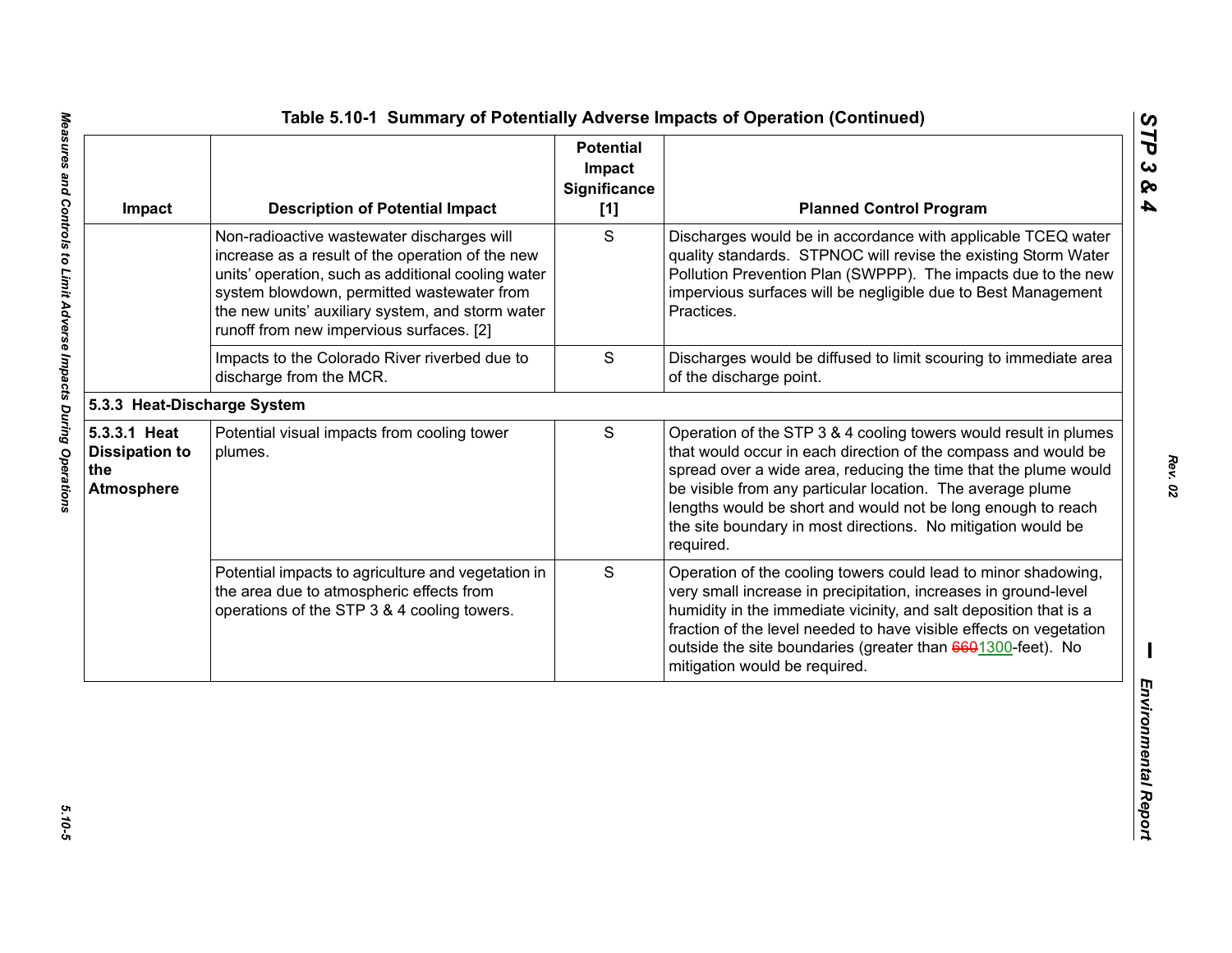| Impact                                             | <b>Description of Potential Impact</b>                                                                                                                                                                                                                                                           | <b>Potential</b><br>Impact<br><b>Significance</b><br>[1] | <b>Planned Control Program</b>                                                                                                                                                                                          |
|----------------------------------------------------|--------------------------------------------------------------------------------------------------------------------------------------------------------------------------------------------------------------------------------------------------------------------------------------------------|----------------------------------------------------------|-------------------------------------------------------------------------------------------------------------------------------------------------------------------------------------------------------------------------|
| 5.3.3.2<br><b>Terrestrial</b><br><b>Ecosystems</b> | Potential stressing of vegetation within the site<br>boundary from salt deposition resulting from the<br>operation of the STP 3 & 4 cooling towers.<br>Vegetation stress could result either directly by<br>deposition of salts onto foliage or indirectly from<br>accumulation in the soil. [2] | S                                                        | Salt deposition from mechanical cooling tower operation would be<br>a fraction of the level that leads to leaf damage outside of a<br>6601300-feet radius from the cooling towers. Mitigation would<br>not be required. |
|                                                    | Inclusion of STP 3 & 4 in the existing cooling<br>reservoir system will lead to an increase in<br>operating water level, potentially impacting<br>existing shoreline vegetation and terrestrial biota<br>using the reservoir. [2]                                                                | S                                                        | Prey species will eventually recolonize along the new shoreline.<br>There are other foraging areas in the vicinity until recolonization.<br>Further mitigation would not be required.                                   |
|                                                    | Potential impacts to wildlife from noise from the<br>STP 3 & 4 cooling towers.                                                                                                                                                                                                                   | S                                                        | Noise from cooling towers singly and cumulatively would be less<br>than the level that startles birds or small mammals beyond the<br>immediate vicinity of the towers. No mitigation would be required.                 |
|                                                    | Potential impact to avian populations from<br>collisions of individuals with cooling towers. [2]                                                                                                                                                                                                 | S                                                        | Cooling towers of a low height would be used. Low height would<br>cause negligible mortality in birds.                                                                                                                  |
| 5.3.4 Impacts<br>to Members of<br>the Public       | Potential impact to members of the public from<br>noise emitted by STP 3 & 4 cooling towers.                                                                                                                                                                                                     | S                                                        | Noise levels 200400 feet from the cooling towers are estimated to<br>be less than <60-65 dBA, a level characterized by NRC in<br>NUREG-1555 as of small significance. No mitigation would be<br>required.               |
|                                                    | Potential health impact to members of the public<br>from contact with human disease-causing<br>thermophilic microorganisms in the MCR.                                                                                                                                                           | S                                                        | No mitigation would be required since access to the MCR is<br>restricted and design and operation of the MCR does not promote<br>an average temperature that is optimal for thermophilic<br>microorganisms.             |
|                                                    | 5.4 Radiological Impacts of Normal Operation                                                                                                                                                                                                                                                     |                                                          |                                                                                                                                                                                                                         |
| 5.4.1 Exposure<br><b>Pathways</b>                  | Potential impacts to environment due to small<br>discharges of radioactive liquids and gases. [2]                                                                                                                                                                                                | S                                                        | Monitor radiological releases as required by radiological<br>monitoring program.                                                                                                                                        |

*5.10-6 Measures and Controls to Limit Adverse Impacts During Operations*  Measures and Controls to Limit Adverse Impacts During Operations

5.10-6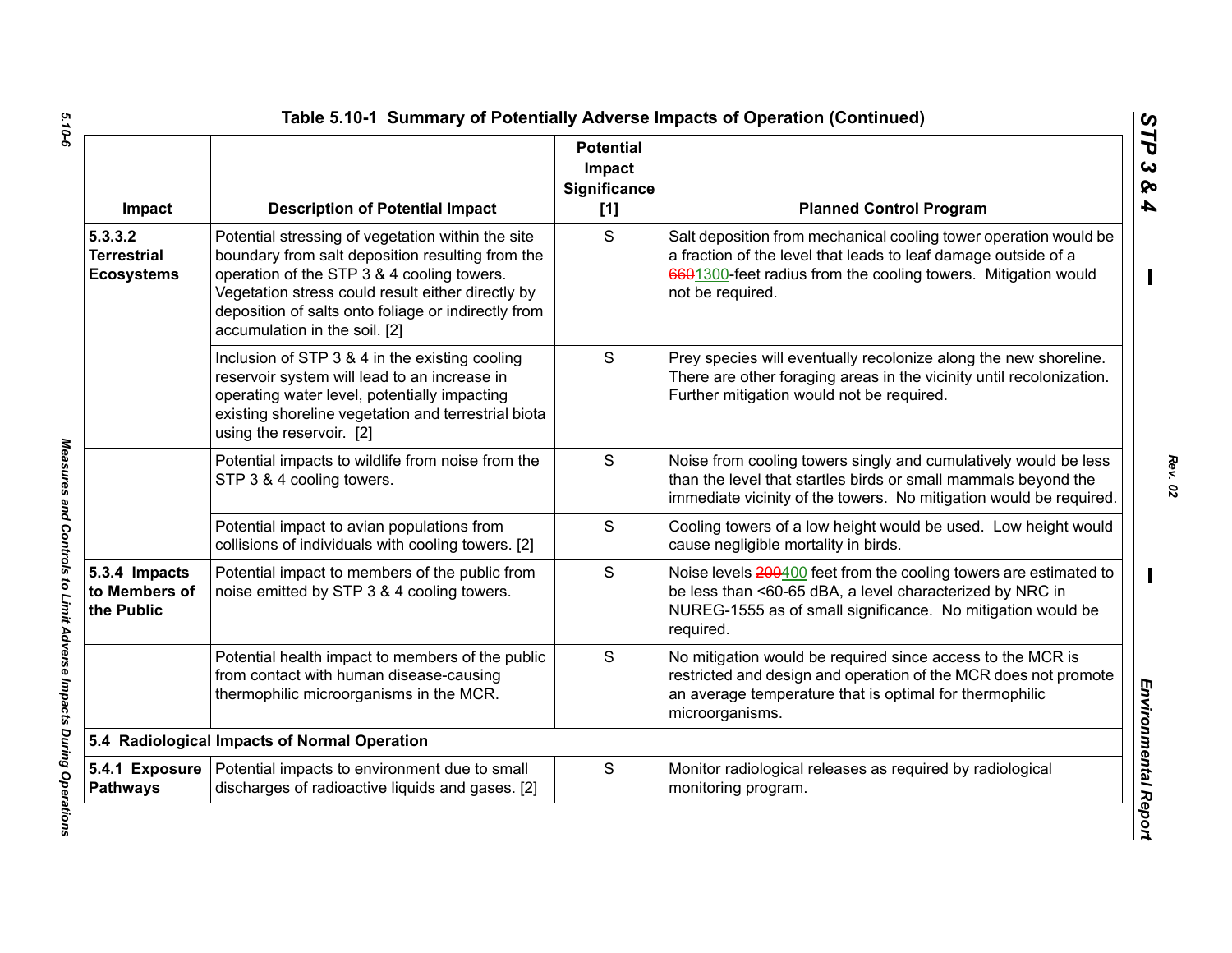| Impact                                                                | <b>Description of Potential Impact</b>                                                                                                                                                                                                                                                                                           | <b>Potential</b><br>Impact<br>Significance<br>[1] | <b>Planned Control Program</b>                                                                                                                                                                                                                                                                                                                                                                                                                                                                                          |
|-----------------------------------------------------------------------|----------------------------------------------------------------------------------------------------------------------------------------------------------------------------------------------------------------------------------------------------------------------------------------------------------------------------------|---------------------------------------------------|-------------------------------------------------------------------------------------------------------------------------------------------------------------------------------------------------------------------------------------------------------------------------------------------------------------------------------------------------------------------------------------------------------------------------------------------------------------------------------------------------------------------------|
| 5.4.2 Radiation<br>Doses to<br><b>Members of the</b><br><b>Public</b> | Potential impacts to the public within 50 miles of<br>the plant.                                                                                                                                                                                                                                                                 | S                                                 | Potential liquid pathway doses would be 2.93E-4 millirem per<br>year per unit for total body for the maximally exposed individual<br>and 0.0017 person-rem per year (2 units) for collective total body<br>doses to the public within 50 miles. Potential gaseous pathway<br>doses would be 0.4 millirem per year for total body for the<br>maximally exposed individual and 0.50 person-rem per year for<br>the collective total body Monitor radiological releases as required<br>by radiological monitoring program. |
| 5.4.3 Impacts<br>to Members of<br>the Public                          | Potential health impacts to members of the<br>public from exposure to radiological releases.<br>Modeling using the design and operational<br>parameters of STP 3 & 4 results in estimated<br>doses to the public that are within the design<br>objectives of 10 CFR 50 Appendix I and within<br>regulatory limits of 40 CFR 190. | S                                                 | Monitor radiological releases as required by radiological<br>monitoring program.                                                                                                                                                                                                                                                                                                                                                                                                                                        |
| 5.4.4 Impacts<br>to Biota Other<br>than Members<br>of the Public      | Potential impacts to terrestrial and aquatic<br>ecosystems from chronic radiation exposure<br>(much less than 100 mrad/day) caused by the<br>small discharges of radioactive liquids and gases<br>from the operation of STP 3 & 4.                                                                                               | S                                                 | Monitor radiological releases as required by radiological<br>monitoring program.                                                                                                                                                                                                                                                                                                                                                                                                                                        |
| 5.4.5<br>Occupational<br>Radiation<br><b>Doses</b>                    | Potential health impacts to workers from<br>radiation exposure of an annual maximum of<br>dose of 98.9 person-rem per unit.                                                                                                                                                                                                      | S                                                 | Monitor radiological releases as required by radiological<br>monitoring program.                                                                                                                                                                                                                                                                                                                                                                                                                                        |

*STP 3 & 4*

 $5.10 - 7$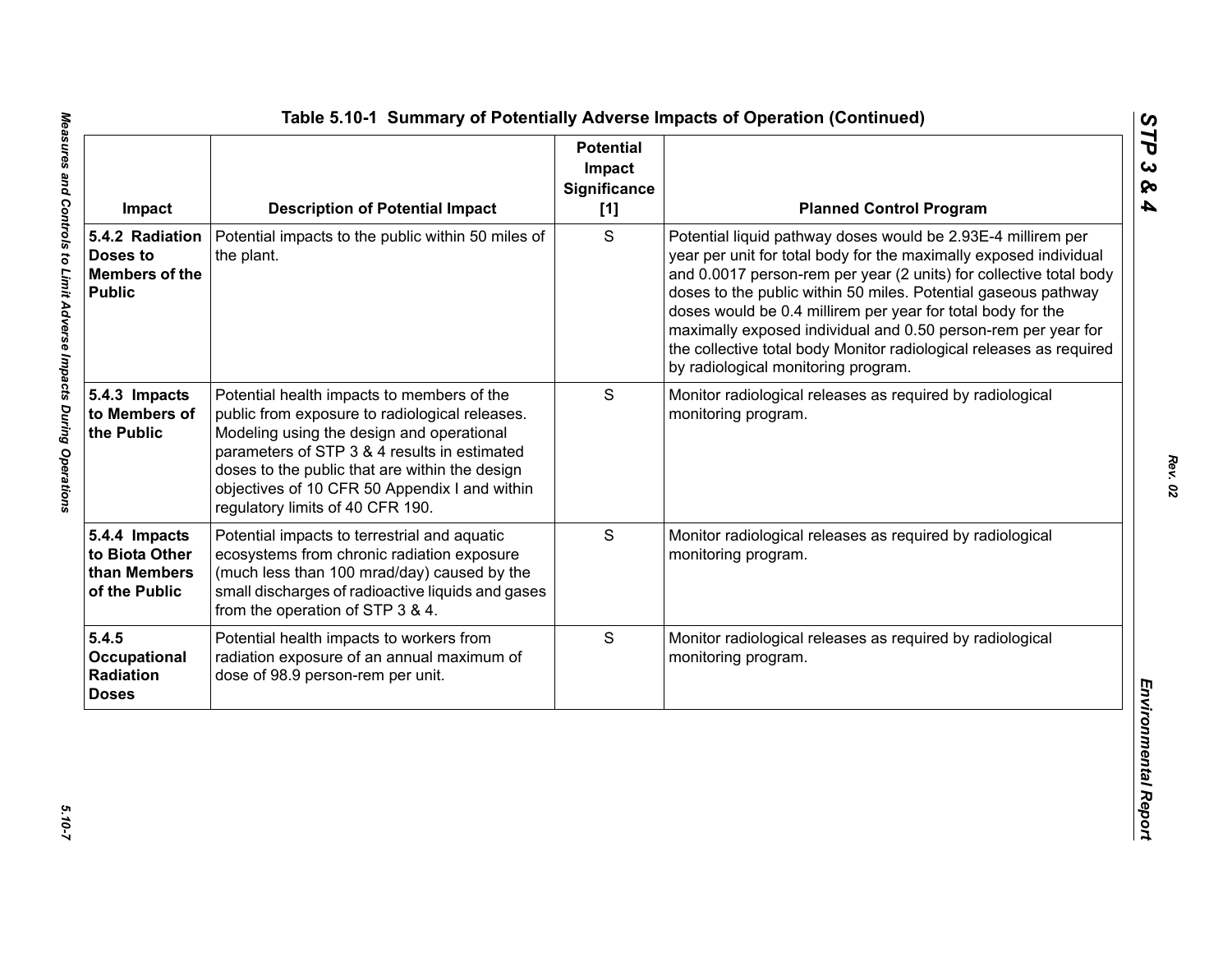| Impact                                                                    | <b>Description of Potential Impact</b>                                                                                                                                                                                                                                                                                                               | <b>Potential</b><br>Impact<br>Significance<br>[1] | <b>Planned Control Program</b>                                                                                                                |
|---------------------------------------------------------------------------|------------------------------------------------------------------------------------------------------------------------------------------------------------------------------------------------------------------------------------------------------------------------------------------------------------------------------------------------------|---------------------------------------------------|-----------------------------------------------------------------------------------------------------------------------------------------------|
|                                                                           | 5.5 Environmental Impact of Waste                                                                                                                                                                                                                                                                                                                    |                                                   |                                                                                                                                               |
| 5.5.1 Non-<br><b>Radioactive</b><br><b>Waste System</b><br><b>Impacts</b> | Potential impacts to water quality of Colorado<br>River from increase in discharges from the MCR.<br>The reservoir would be receiving an increased<br>volume of wastewater, increased amount of<br>chemicals in its receipt of water and wastewater<br>from STP 3 & 4 systems, and treated wastewater<br>from a new sanitary waste treatment system. | S                                                 | Obtain TPDES permit and comply with its discharge limits and<br>monitoring requirements.                                                      |
|                                                                           | Potential impacts to water quality of surface<br>water due to increased volume of storm water<br>resulting from new impervious surfaces. [2]                                                                                                                                                                                                         | S                                                 | Conduct storm water monitoring as required by storm water<br>permit.<br>Revise the SWPPP to avoid/minimize releases of contaminated<br>water. |
|                                                                           | Potential impacts to air quality from emissions of<br>auxiliary systems operated on an intermittent<br>basis. [2]                                                                                                                                                                                                                                    | S                                                 | Comply with the state of Texas permit limits and regulations for<br>operating air emission sources.                                           |
|                                                                           | Operation of new units would result in an<br>increase in the total volume of solid waste<br>generated at the STP site. Potential impacts to<br>environment offsite due to disposal of solid<br>waste generated as a result of the operation of<br>STP 3 & 4. [2]                                                                                     | S                                                 | Implement existing no radioactive solid waste reuse and recycling<br>policies.                                                                |
| 5.5.2 Mixed<br><b>Waste Impacts</b>                                       | Potential impacts to environment offsite due to<br>disposal of up to 5 cubic meters of mixed waste<br>that could be generated as a result of the<br>operation of STP 3 & 4.                                                                                                                                                                          | S                                                 | Update existing STP waste minimization plan for operation of<br>STP 3 & 4.                                                                    |
|                                                                           | Potential health impacts to workers due to<br>potential exposure to chemicals during handling<br>and storage of mixed wastes.                                                                                                                                                                                                                        | S                                                 | Implement materials handling and safety procedures.                                                                                           |

 $5.10 - 8$ *5.10-8 Measures and Controls to Limit Adverse Impacts During Operations* 

Measures and Controls to Limit Adverse Impacts During Operations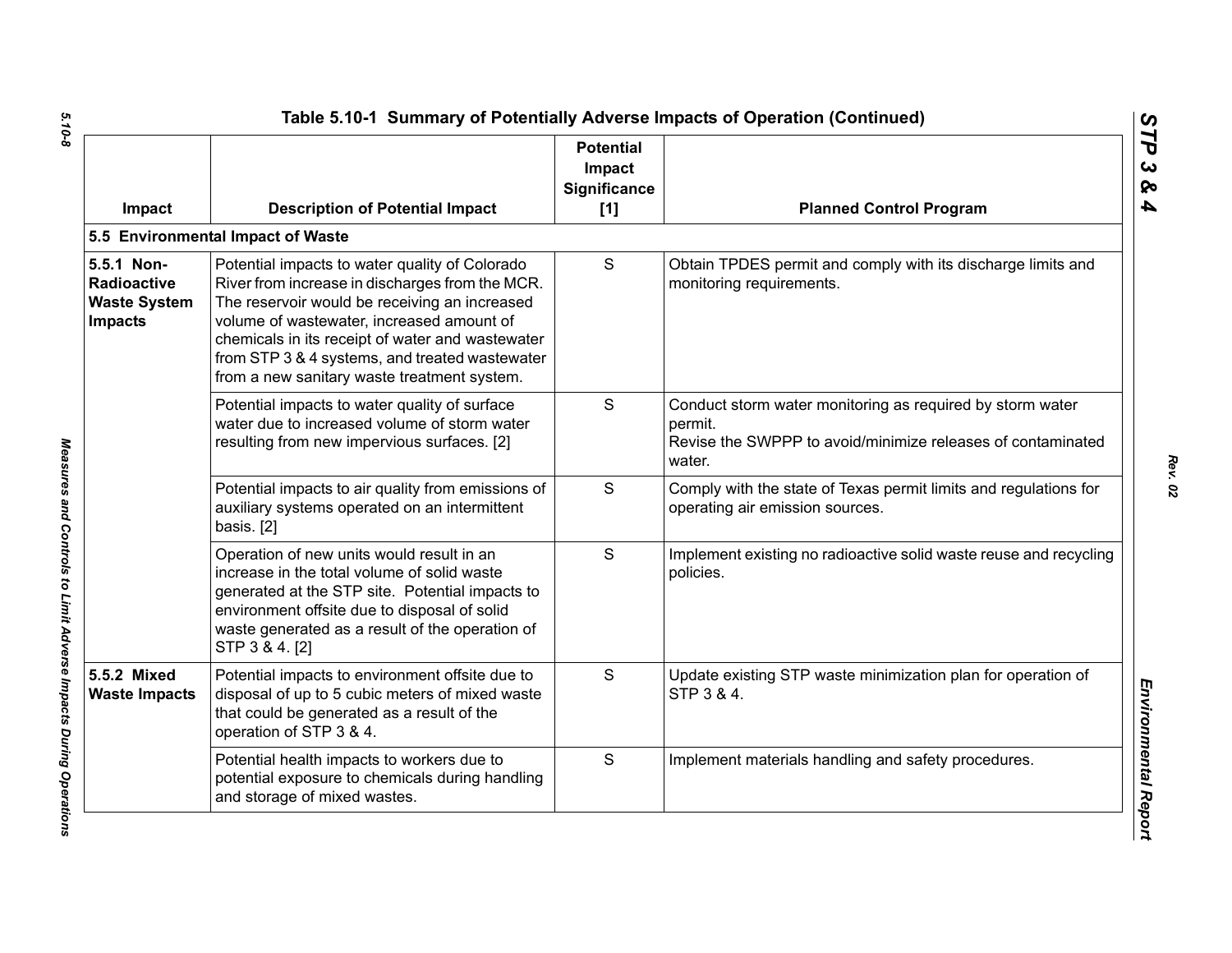| Impact                                           | <b>Description of Potential Impact</b>                                                                                                                                                                              | <b>Potential</b><br>Impact<br><b>Significance</b><br>[1] | <b>Planned Control Program</b>                                                                                                                                                                                                                                                                                                                                                                                                                                                                                                                                                                                                                                                                                 |
|--------------------------------------------------|---------------------------------------------------------------------------------------------------------------------------------------------------------------------------------------------------------------------|----------------------------------------------------------|----------------------------------------------------------------------------------------------------------------------------------------------------------------------------------------------------------------------------------------------------------------------------------------------------------------------------------------------------------------------------------------------------------------------------------------------------------------------------------------------------------------------------------------------------------------------------------------------------------------------------------------------------------------------------------------------------------------|
|                                                  | Potential health impacts to offsite workers and<br>emergency response personnel due to exposure<br>to chemical and radiological hazards during<br>accidental releases and cleanup activities.                       | S                                                        | Revise Integrated Spill Contingency Plan as necessary to<br>address handling and transport of mixed waste generated at STP<br>3 & 4.                                                                                                                                                                                                                                                                                                                                                                                                                                                                                                                                                                           |
|                                                  | 5.6 Transmission System Impacts                                                                                                                                                                                     |                                                          |                                                                                                                                                                                                                                                                                                                                                                                                                                                                                                                                                                                                                                                                                                                |
| 5.6.1<br><b>Terrestrial</b><br><b>Ecosystems</b> | Potential impacts to vegetation and habitat within<br>the transmission line rights of way from routine<br>maintenance of woody vegetative growth by<br>manual and mechanical methods and<br>herbicides.             | ${\mathsf S}$                                            | There will be no increase in transmission line maintenance due to<br>the addition of STP 3 & 4. Mitigation is not required for current<br>maintenance activities associated with STP 1 & 2; therefore,<br>mitigation is not anticipated with the addition of STP 3 & 4 (Note:<br>maintenance is performed the transmission system owners).                                                                                                                                                                                                                                                                                                                                                                     |
| 5.6.2 Aquatic<br><b>Ecosystems</b>               | Potential water quality impacts and subsequent<br>impacts to populations of important aquatic<br>species from maintenance activities in<br>transmission corridors that lie at or near water<br>bodies and wetlands. | S                                                        | There will be no increase in transmission line maintenance due to<br>the addition of STP 3 & 4. The use of chemicals (chiefly<br>herbicides) in right-of-way vegetation management is also a<br>public concern, but potentially toxic effects of these chemicals are<br>mitigated by the use of EPA-registered formulations that are<br>approved for use in utility rights-of-way. All four of the<br>transmission service providers require chemical applicators to be<br>trained in the safe use of herbicides and require supervisory<br>personnel to hold Texas Department of Agriculture Commercial<br>Pesticide Applicators Licenses (Note: maintenance is performed<br>the transmission system owners). |
| 5.6.3 Impacts<br>of Members of<br>the Public     | Potential health impacts to members of the<br>public from transmission lines.                                                                                                                                       | S                                                        | Induced current from transmission lines would be less than 5<br>millamperes. No mitigation would be required.                                                                                                                                                                                                                                                                                                                                                                                                                                                                                                                                                                                                  |

*STP 3 & 4*

*Rev. 02*

 $5.10 - 9$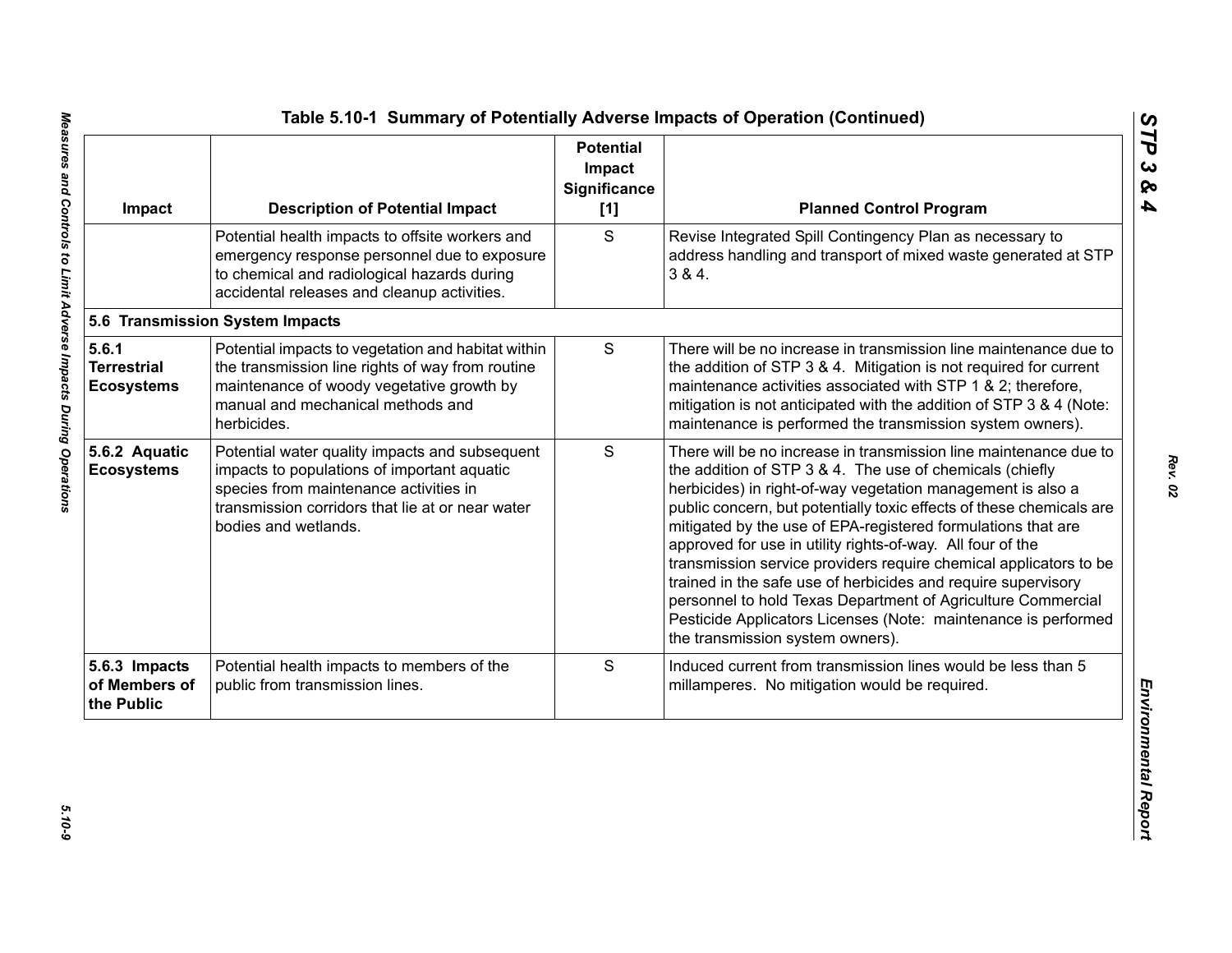| Impact                              | <b>Description of Potential Impact</b>                                                                                                                                                                                                                                                                                                                                                                                                                                        | <b>Potential</b><br>Impact<br><b>Significance</b><br>[1] | <b>Planned Control Program</b>                                                                                                                                                                                                                                                                                           |
|-------------------------------------|-------------------------------------------------------------------------------------------------------------------------------------------------------------------------------------------------------------------------------------------------------------------------------------------------------------------------------------------------------------------------------------------------------------------------------------------------------------------------------|----------------------------------------------------------|--------------------------------------------------------------------------------------------------------------------------------------------------------------------------------------------------------------------------------------------------------------------------------------------------------------------------|
|                                     | 5.7 Uranium Fuel Cycle Impacts                                                                                                                                                                                                                                                                                                                                                                                                                                                |                                                          |                                                                                                                                                                                                                                                                                                                          |
|                                     | 5.7.1 Land Use   Potential impacts to land use from fuel cycle.<br>Total annual land requirements for fuel cycle<br>support would be 21 permanently committed<br>acres and 160 temporarily committed acres per<br>unit.                                                                                                                                                                                                                                                       | S                                                        | Impacts to land from the fuel cycle, in comparison with land<br>requirements for fossil fuel fired plant, are small and mitigation<br>would not be required.                                                                                                                                                             |
| 5.7.2 Water<br><b>Use</b>           | Potential impacts to water resources from fuel<br>cycle. Total annual water use for the fuel cycle<br>would be $1.82 \times 10^{10}$ gallons per unit. [2]                                                                                                                                                                                                                                                                                                                    | S                                                        | Practical mitigation for this impact does not exist.                                                                                                                                                                                                                                                                     |
| 5.7.3 Fossil<br><b>Fuel Impacts</b> | Potential impacts to fossil fuel resources from<br>fuel cycle.                                                                                                                                                                                                                                                                                                                                                                                                                | S                                                        | Electric energy needs for fuel cycle would be less than 5% of the<br>output of one of the proposed units. Natural gas consumption for<br>fuel cycle support if used instead to generate electricity would<br>yield less than 0.4% of the energy output of one of the proposed<br>units. No mitigation would be required. |
| 5.7.4 Chemical<br><b>Effluents</b>  | Potential impacts to air and water quality from<br>fuel cycle. Gaseous effluents would be less than<br>0.052% of all 2005 US $SO_2$ emissions and less<br>than 0.012% of all 2005 US $NO_x$ emissions.<br>Liquid effluents from fuel enrichment and<br>fabrication are subject to federal, state, and/or<br>local requirements and limitations. Milling<br>chemical effluents are not released in quantities<br>sufficient to have significant impacts on the<br>environment. | S                                                        | All chemical discharges released into the environment are subject<br>to requirements and limitations set by an appropriate federal,<br>state, or local agency.                                                                                                                                                           |

*5.10-10 Measures and Controls to Limit Adverse Impacts During Operations*  Measures and Controls to Limit Adverse Impacts During Operations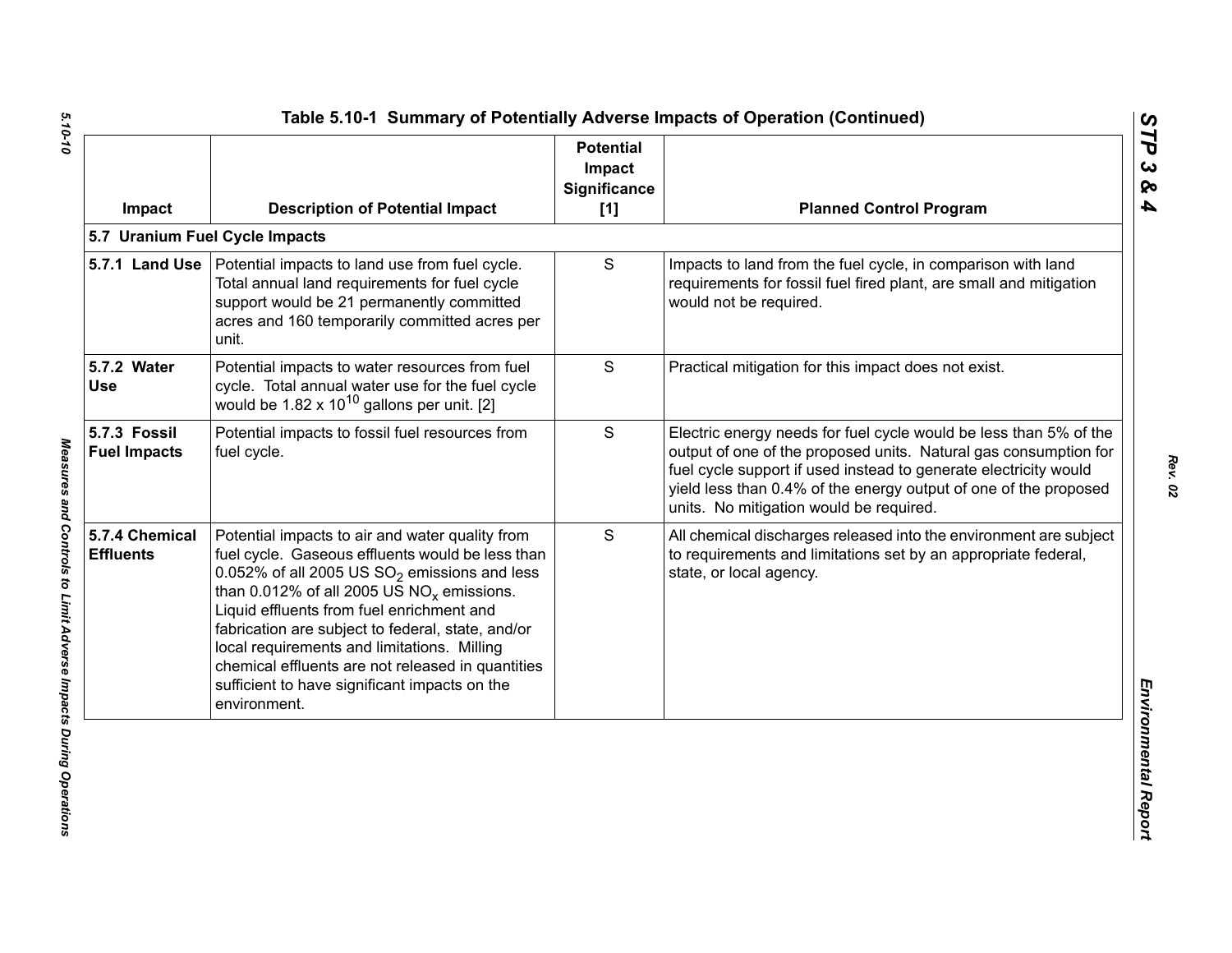| S<br>Potential health impacts to members of the<br>No mitigation would be required.<br>public from radioactive effluents from the fuel<br>Radioactive<br>cycle. The estimated whole-body population<br><b>Effluents</b><br>dose commitment to the U.S. population would<br>be approximately 2600 person-rem per year per<br>unit an estimate that correlates with 1.9 fatalities<br>per year to the U.S. population.<br>5.7.6<br>S<br>Potential environmental impacts from disposal of<br>Radioactive<br>radioactive wastes generated as a result of the<br><b>Waste</b><br>fuel cycle. No significant radioactive releases to<br>time an NRC-licensed high-level waste disposal facility is<br>the environment are expected from low-level<br>waste disposal. No releases to the environment<br>are expected from the repository disposal of<br>other uses.<br>transuranic and high-level waste.<br>S<br>Potential health impacts to fuel cycle workers<br>caused by radiation exposure. The estimated<br>limit of 10 CFR 20.<br>occupational dose (to all fuel cycle workers<br>cumulatively) is approximately 960 person-rem | Impact | <b>Description of Potential Impact</b> | <b>Potential</b><br>Impact<br><b>Significance</b><br>[1] | <b>Planned Control Program</b>                                                                                                                                                                                                                                                   |
|---------------------------------------------------------------------------------------------------------------------------------------------------------------------------------------------------------------------------------------------------------------------------------------------------------------------------------------------------------------------------------------------------------------------------------------------------------------------------------------------------------------------------------------------------------------------------------------------------------------------------------------------------------------------------------------------------------------------------------------------------------------------------------------------------------------------------------------------------------------------------------------------------------------------------------------------------------------------------------------------------------------------------------------------------------------------------------------------------------------------------------|--------|----------------------------------------|----------------------------------------------------------|----------------------------------------------------------------------------------------------------------------------------------------------------------------------------------------------------------------------------------------------------------------------------------|
|                                                                                                                                                                                                                                                                                                                                                                                                                                                                                                                                                                                                                                                                                                                                                                                                                                                                                                                                                                                                                                                                                                                                 | 5.7.5  |                                        |                                                          |                                                                                                                                                                                                                                                                                  |
| 5.7.7<br>Occupational<br><b>Dose</b>                                                                                                                                                                                                                                                                                                                                                                                                                                                                                                                                                                                                                                                                                                                                                                                                                                                                                                                                                                                                                                                                                            |        |                                        |                                                          | Disposal area(s) would be a permitted waste disposal facility with<br>a land use designated for such activities. Disposal area would be<br>operated under appropriate regulations and guidelines until such<br>constructed. At that time, the storage area could be restored for |
| per year per unit.                                                                                                                                                                                                                                                                                                                                                                                                                                                                                                                                                                                                                                                                                                                                                                                                                                                                                                                                                                                                                                                                                                              |        |                                        |                                                          | The dose to any individual would be maintained within the dose                                                                                                                                                                                                                   |
|                                                                                                                                                                                                                                                                                                                                                                                                                                                                                                                                                                                                                                                                                                                                                                                                                                                                                                                                                                                                                                                                                                                                 |        |                                        |                                                          |                                                                                                                                                                                                                                                                                  |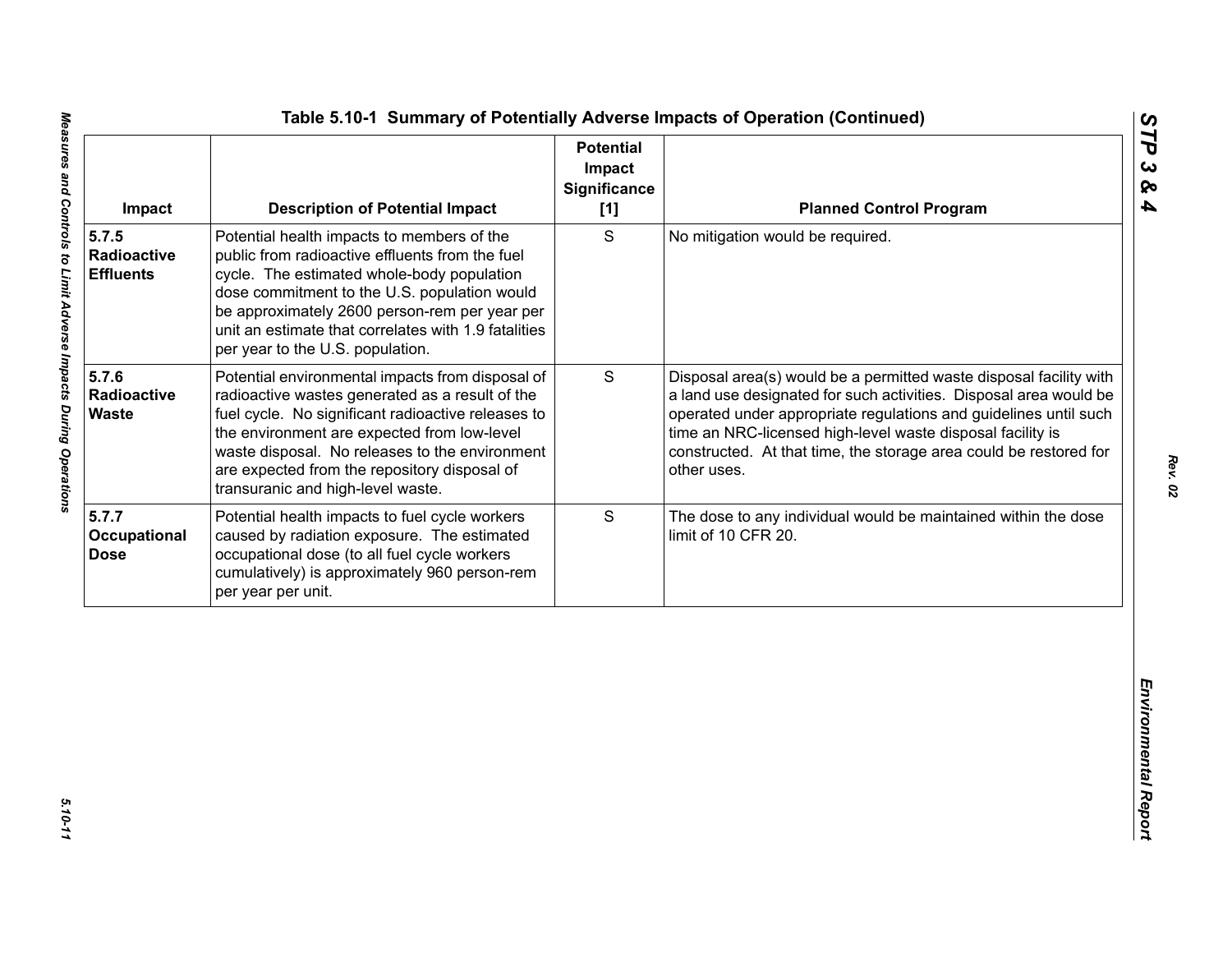| Impact                                         | <b>Description of Potential Impact</b>                                                                                                                                                                                                                                                                                                                                              | <b>Potential</b><br>Impact<br><b>Significance</b><br>[1] | <b>Planned Control Program</b>                                                                                                                                                                                                                                                                                 |
|------------------------------------------------|-------------------------------------------------------------------------------------------------------------------------------------------------------------------------------------------------------------------------------------------------------------------------------------------------------------------------------------------------------------------------------------|----------------------------------------------------------|----------------------------------------------------------------------------------------------------------------------------------------------------------------------------------------------------------------------------------------------------------------------------------------------------------------|
| 5.7.8<br><b>Transportation</b>                 | Potential health impacts to transportation<br>workers and members of the public caused by<br>radiation exposure resulting from the loading,<br>unloading, and transport of radioactive materials<br>associated with the fuel cycle. The estimated<br>dose to workers and the public from<br>transportation associated with the fuel cycle is 4<br>person-rem per year per unit. [2] | S                                                        | Limit amounts of waste handled and disposed of through source<br>reduction, recycling, treatment, to the extent practical and<br>feasible. Construct onsite storage facilities, as required, for<br>wastes and implement a waste management program in<br>compliance with applicable regulatory requirements.  |
| 5.8 Socioeconomic Impacts                      |                                                                                                                                                                                                                                                                                                                                                                                     |                                                          |                                                                                                                                                                                                                                                                                                                |
| 5.8.1 Physical<br><b>Impacts</b>               | Degradation of roads in the vicinity due to<br>increased traffic from commuting of operations<br>workers and deliveries for STP 3 & 4.                                                                                                                                                                                                                                              | ${\mathsf S}$                                            | Increased tax revenue from STP 3 & 4 will allow for the local<br>government to improve roads as needed.                                                                                                                                                                                                        |
|                                                | Potential impacts to air quality from limited,<br>short-term operation of auxiliary systems.                                                                                                                                                                                                                                                                                        | $\mathsf{S}$                                             | Obtain air permits and operate systems within permit limits and<br>monitor emissions as required.                                                                                                                                                                                                              |
|                                                | Visual impacts to landscape from reactor<br>buildings, cooling towers, and associated<br>plumes.                                                                                                                                                                                                                                                                                    | S                                                        | No mitigation would be required.                                                                                                                                                                                                                                                                               |
| 5.8.2 Social<br>and Economic<br><b>Impacts</b> | Potential adverse economic impact to Matagorda<br>County residents due to potential increase in<br>rental rates and housing prices due to influx of<br>operations workers. [2]                                                                                                                                                                                                      | $M-L$                                                    | Maintain communication with local and regional governmental<br>and non-government organizations in a timely manner so that<br>they are aware of number of workers coming (and the number of<br>construction workers departing) and the timing of arrivals (and<br>departures) to allow for community planning. |
|                                                | Increased demand for water by operations<br>workers would further stress water supplies<br>which are predicted by the water planning<br>organization to fall short of water demand after<br>2010. [2]                                                                                                                                                                               | $S-M$                                                    | Maintain communication with local and regional governmental<br>and non-government organizations in a timely manner so that<br>they are aware of number of workers coming (and the number of<br>construction workers departing) and the timing of arrivals (and<br>departures) to allow for community planning. |

Measures and Controls to Limit Adverse Impacts During Operations

*STP 3 & 4*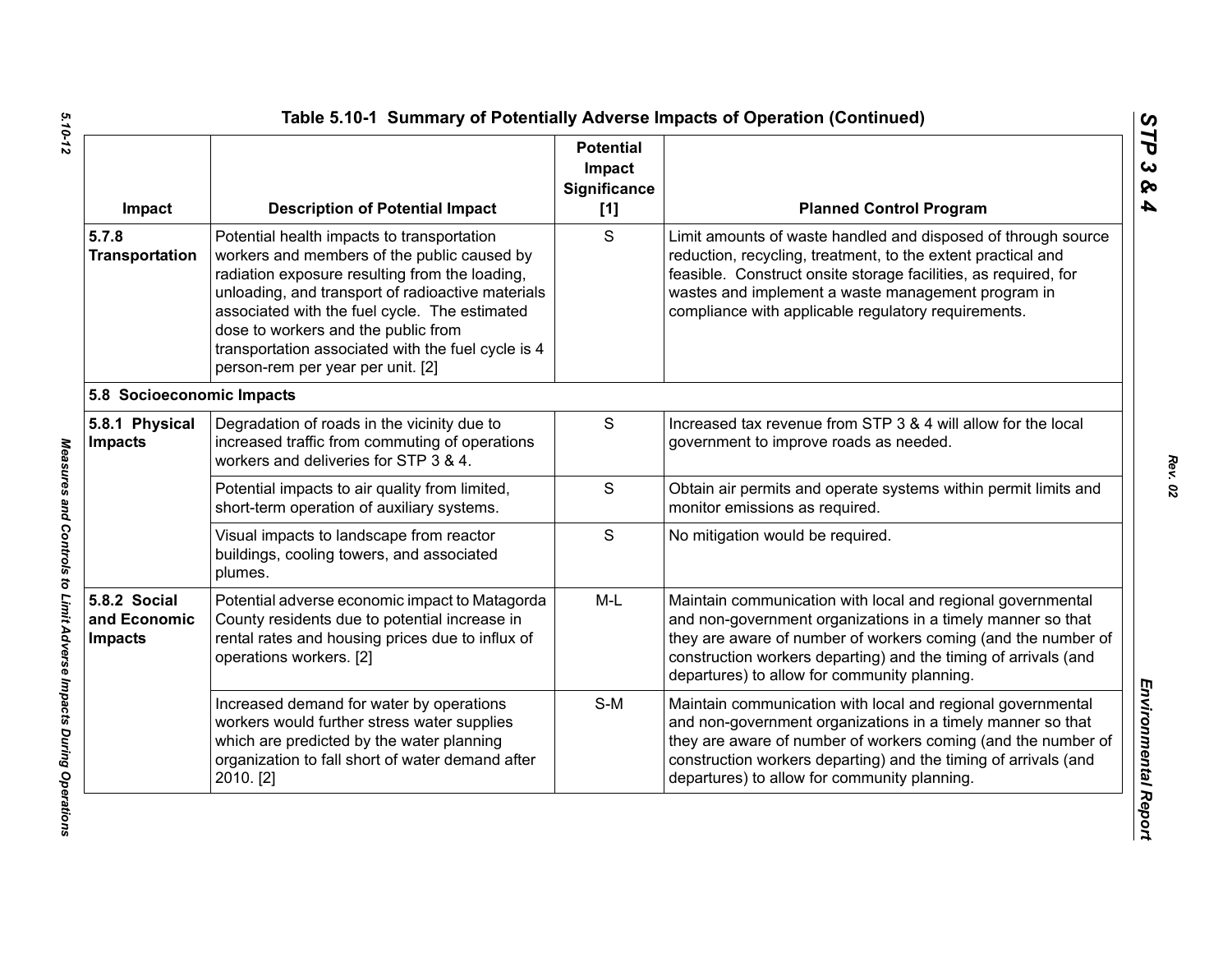| Impact                                                        | <b>Description of Potential Impact</b>                                                                                                                                                                                                          | <b>Potential</b><br>Impact<br><b>Significance</b><br>[1] | <b>Planned Control Program</b>                                                                                                                                                                                                                                                                                                                                                                                                                                                                                     |
|---------------------------------------------------------------|-------------------------------------------------------------------------------------------------------------------------------------------------------------------------------------------------------------------------------------------------|----------------------------------------------------------|--------------------------------------------------------------------------------------------------------------------------------------------------------------------------------------------------------------------------------------------------------------------------------------------------------------------------------------------------------------------------------------------------------------------------------------------------------------------------------------------------------------------|
| 5.8.2 Social<br>and Economic<br><b>Impacts</b><br>(continued) | Increased wastewater volume as a result of in-<br>migrating operations workforce would contribute<br>to an overall population-related increase in<br>wastewater volume which could exceed<br>wastewater treatment capabilities in the area. [2] | $S-M$                                                    | Maintain communication with local and regional governmental<br>and non-government organizations in a timely manner so that<br>they are aware of number of workers coming (and the number of<br>construction workers departing) and the timing of arrivals (and<br>departures) to allow for community planning.                                                                                                                                                                                                     |
|                                                               | Potential impact to police and fire department<br>services in Matagorda and Brazoria Counties<br>due to small increases in the ratio of<br>residents/residences to police and firefighters.<br>$[2]$                                            | $\mathbf S$                                              | Maintain communication with local and regional governmental<br>and non-government organizations in a timely manner so that<br>they are aware of number of workers coming (and the number of<br>construction workers departing) and the timing of arrivals (and<br>departures) to allow for community planning.                                                                                                                                                                                                     |
|                                                               | Potential impact to medical services in<br>Matagorda and Brazoria Counties due to<br>medical service needs of in-migrating operations<br>workforce.                                                                                             | S                                                        | Maintain communication with local and regional governmental<br>and non-government organizations in a timely manner so that<br>they are aware of number of workers coming (and the number of<br>construction workers departing) and the timing of arrivals (and<br>departures) to allow for community planning.<br>Increased property tax revenues as a result of the increased<br>population, and, in the case of Matagorda County, property taxes<br>on the new reactors, would fund additional medical services. |
|                                                               |                                                                                                                                                                                                                                                 |                                                          |                                                                                                                                                                                                                                                                                                                                                                                                                                                                                                                    |

 $5.10 - 13$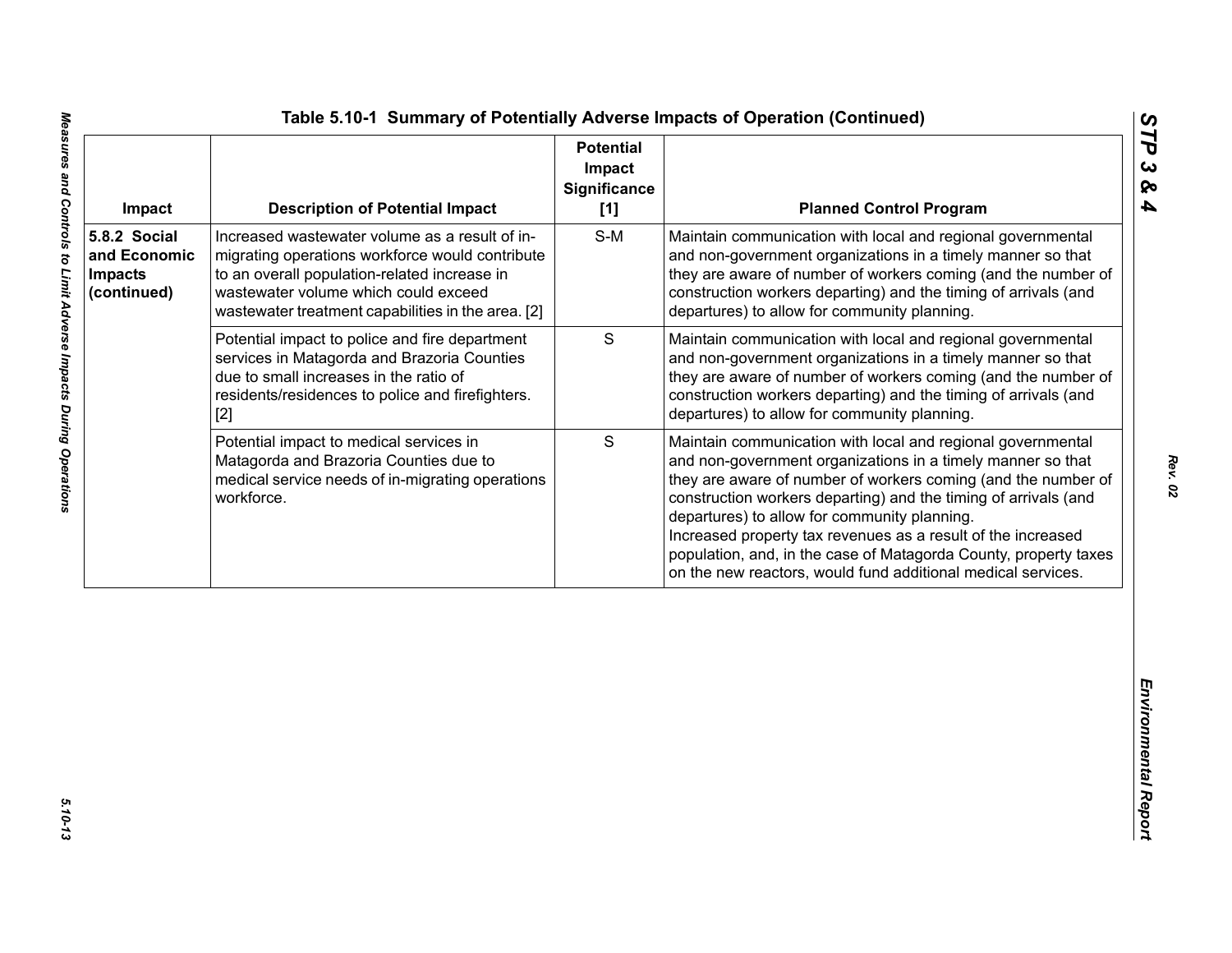| Impact                                                        | <b>Description of Potential Impact</b>                                                                                                                                                                    | <b>Potential</b><br>Impact<br><b>Significance</b><br>[1] | <b>Planned Control Program</b>                                                                                                                                                                                                                                                                                                                                                                                                                                                                                                                                        |
|---------------------------------------------------------------|-----------------------------------------------------------------------------------------------------------------------------------------------------------------------------------------------------------|----------------------------------------------------------|-----------------------------------------------------------------------------------------------------------------------------------------------------------------------------------------------------------------------------------------------------------------------------------------------------------------------------------------------------------------------------------------------------------------------------------------------------------------------------------------------------------------------------------------------------------------------|
| 5.8.2 Social<br>and Economic<br><b>Impacts</b><br>(continued) | Impact to Matagorda County schools due to in-<br>migrating operations workforce increasing the<br>student population by an estimated 14 percent.<br>$[2]$                                                 | $M-L$                                                    | Maintain communication with local and regional governmental<br>and non-government organizations in a timely manner so that<br>they are aware of number of workers coming (and the number of<br>construction workers departing) and the timing of arrivals (and<br>departures) to allow for community planning.<br>Increased property tax revenues as a result of the increased<br>population, and, in the case of Matagorda County, property taxes<br>on the new reactors, would fund additional teachers and facilities<br>for Palacios Independent School District. |
|                                                               | Traffic congestion due to operations and outage<br>workforces commuting. Hourly vehicle capacity<br>would be exceeded during shift changes with<br>only the operations workforce commuting to<br>STP. [2] | M-L                                                      | Stagger outage schedules so only one unit will be down at a time.<br>Stagger arrival and departure times.                                                                                                                                                                                                                                                                                                                                                                                                                                                             |
| 5.8.3<br>Environmental<br><b>Justice Impacts</b>              | Low-income rental housing rates could increase<br>due to increased demand for housing, potentially<br>displacing low-income renters in Matagorda<br>County during the construction phase. [2]             | S                                                        | Analysis of housing availability in Matagorda County determined<br>that the probability of this being an issue is low. Because of this,<br>control efforts would not be necessary.                                                                                                                                                                                                                                                                                                                                                                                    |
| 5.9 Decommissioning                                           |                                                                                                                                                                                                           |                                                          |                                                                                                                                                                                                                                                                                                                                                                                                                                                                                                                                                                       |
| 5.9 Decom-<br>missioning                                      | Potential impact to worker health due to<br>occupational exposures.                                                                                                                                       | S                                                        | Continue applicable mitigation measures employed during the<br>operations period for decommissioning activities.                                                                                                                                                                                                                                                                                                                                                                                                                                                      |
|                                                               | Potential health impact to transportation worker<br>and members of the public due to exposure to<br>radiological materials during loading, unloading,<br>and transport.                                   | S                                                        | Continue applicable mitigation measures employed during the<br>operations period for transportation of waste and materials to<br>disposal sites.                                                                                                                                                                                                                                                                                                                                                                                                                      |

5.10-14